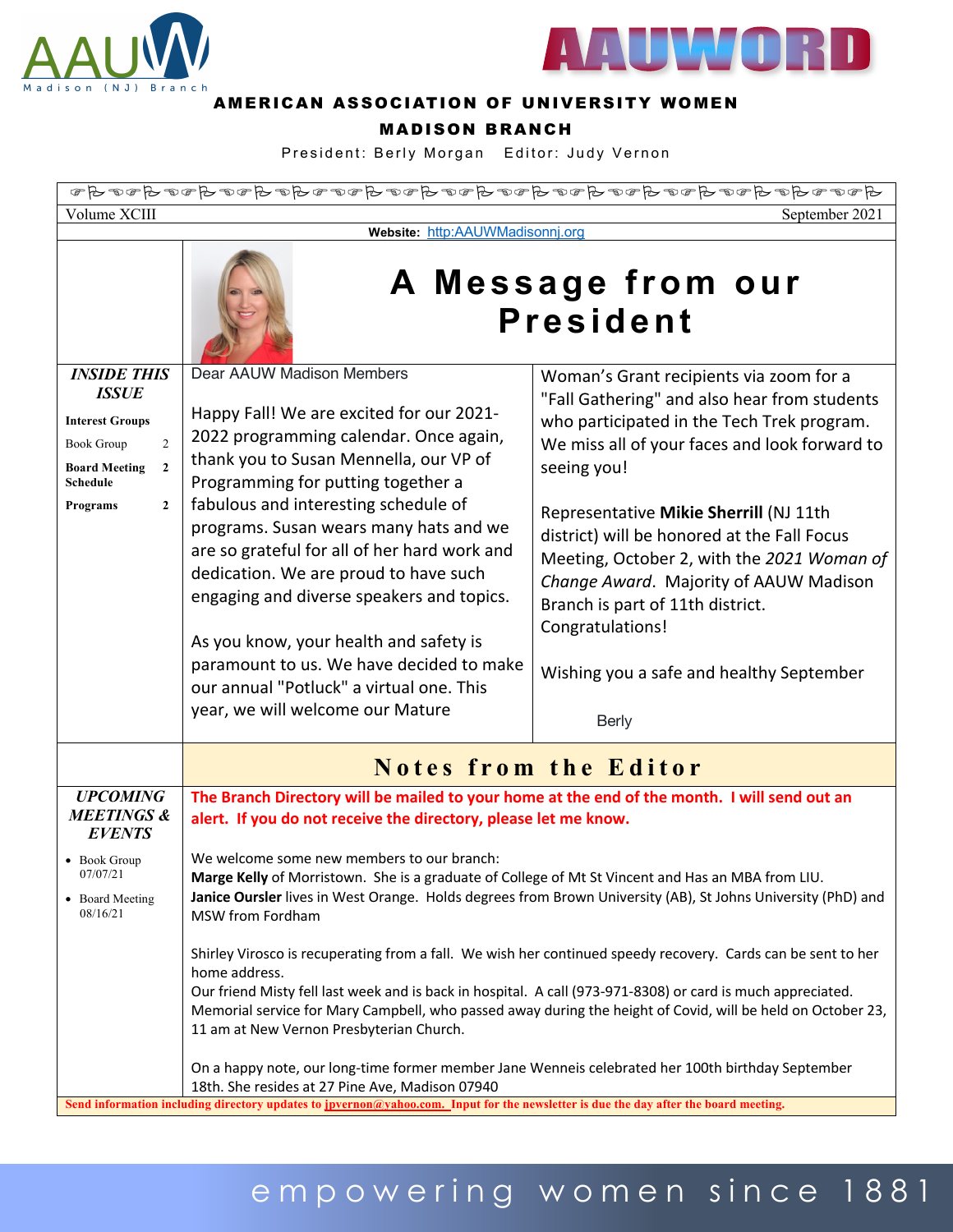| September 2021 |  |
|----------------|--|
|                |  |

| Announcements and Events & B<br>$\circledast B \circledast$                                                                                                                                                                                                                                                                                                                                             |                                                                                                                                                                                                                                                                                                   |  |  |  |
|---------------------------------------------------------------------------------------------------------------------------------------------------------------------------------------------------------------------------------------------------------------------------------------------------------------------------------------------------------------------------------------------------------|---------------------------------------------------------------------------------------------------------------------------------------------------------------------------------------------------------------------------------------------------------------------------------------------------|--|--|--|
| The Book Group                                                                                                                                                                                                                                                                                                                                                                                          | <b>Board Meeting</b>                                                                                                                                                                                                                                                                              |  |  |  |
| All are welcome to join us. Lots of conversation and sharing<br>ideas on the book, author, and its reviews. Come and join us<br>bringing your suggestions for future reads. Contact Kathleen<br>Magill or Susan Mennella for more information and to be put<br>on the list for the Zoom link. NEW MEMBERS welcome! As of<br>October, the Book Group will meet on the second Wed of the<br>month at 1PM. | Board meetings are held at 7:30 p.m. unless otherwise<br>noted. We will continue to use Zoom and links will be<br>communicated to board members. Members are welcome<br>to participate and should request login information from<br>President.<br>Check the new sletter $\&$ e-mails for changes. |  |  |  |
| The October book is: The Paris Library by Janet Charles<br><b>Skeslien</b>                                                                                                                                                                                                                                                                                                                              | 2021:<br>November 15<br>October 25<br>December none                                                                                                                                                                                                                                               |  |  |  |
| Date: October 13, 2021 at 1PM                                                                                                                                                                                                                                                                                                                                                                           | 2022:<br>January 17<br>February 21<br>March 21<br>April 18<br>June 20<br>May $16$                                                                                                                                                                                                                 |  |  |  |
| Location: May be virtual or hybrid. Decision will be made<br>closer to the meeting.                                                                                                                                                                                                                                                                                                                     | Since we are using Zoom, no snow days are planned                                                                                                                                                                                                                                                 |  |  |  |

# **Madison Branch Programs**

#### **MEETINGS MAY BE IN PERSON OR VIRTUAL VIA THE PLATFORM ZOOM. Due to the pandemic all programming is subject to change. PLEASE CHECK YOUR AAUW newsletter and emails for current information**

At this time our VP of Programs is diligently working to secure exciting, educational and entertaining events for our 2021-2022 season. Our objective is to hold most of our programs in person, but WE WILL BE flexible and adjust as necessary to follow health guidelines. Following are the first two events that we plan to hold albeit with some modifications.

To show just how flexible we all are, please note the changes to our meetings in October/November. We will send out the link for the October 18 meeting the week before. You do not need to register.

#### **Monday October 18, 7:00 PM**

Potluck - Meet and Greet Our Annual Potluck Dinner will be modified somewhat. We plan to host both the Mature Woman's Grant Recipients and the Tech Trek Students and their mothers via ZOOM.

**Monday November 8, 7:00 PM**

Hidden Figures of Madison, NJ *Why Representation Matters* **Kenisha Tucker** (Bonfield)-Co-founder and Lessons Coordinator will be our guest speaker; celebrating, sharing, and preserving the stories of underrepresented people of color in our history. Currently we plan to hold this event at the Madison Public Library's Chase Room.

Holiday luncheon for December (date and location) will be communicated in the next newsletter